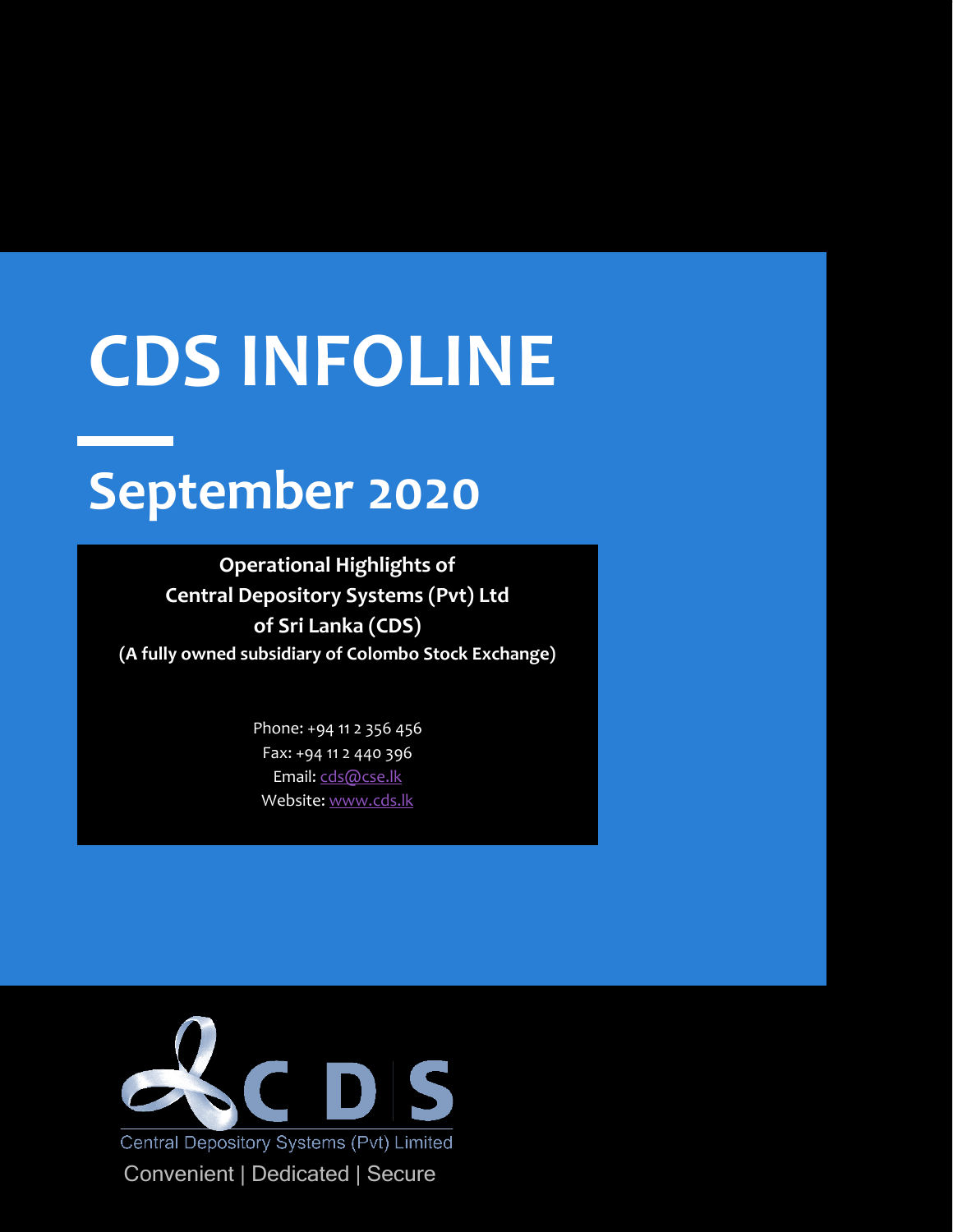

#### September 2020 at a Glance

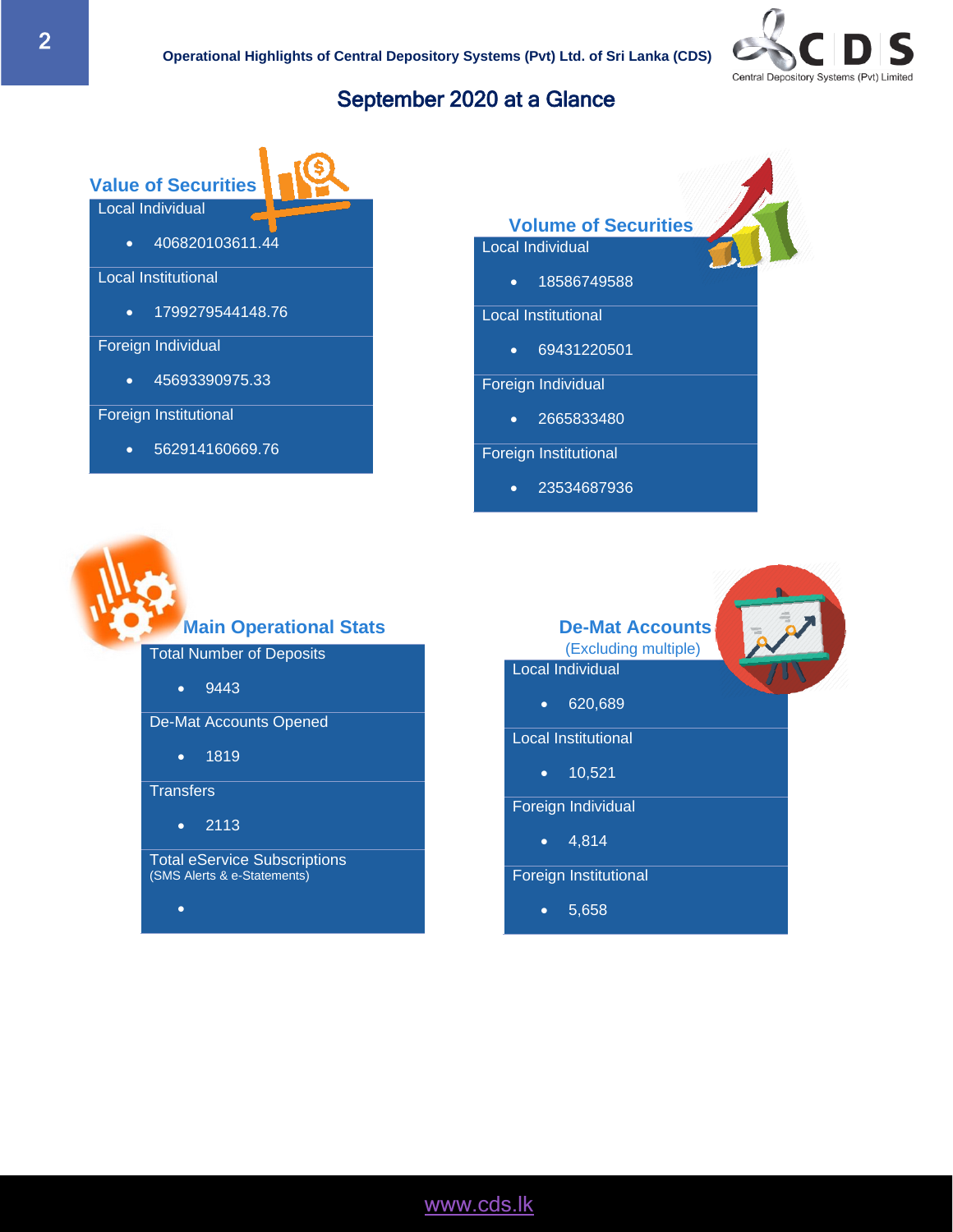

| <b>Major Operations</b>              | <b>Sep-20</b> | <b>Aug-20</b> | <b>Jul-20</b> | <b>Jun-20</b>  | <b>May-20</b> | <b>Apr-20</b> | <b>Sep-19</b> |
|--------------------------------------|---------------|---------------|---------------|----------------|---------------|---------------|---------------|
| <b>New Accounts (No.)</b>            | 1,819         | 1,222         | 1,806         | 1,864          | 909           | 0             | 719           |
| Deposits (No.)                       | $*9,443$      | 3,850         | 40,679        | 12,171         | 2,159         | $\mathbf 0$   | 2,574         |
| <b>Withdrawals (No.)</b>             | $\mathbf{1}$  | 0             | 0             | $\overline{2}$ | 0             | 0             | $\mathbf{1}$  |
| <b>Transfers (No.)</b>               | 2,113         | 1,166         | 2,271         | 1,694          | 341           | $\mathbf 0$   | 1,736         |
| <b>Trades (No.) - Equity</b>         | 432,743       | 257,526       | 244,701       | 201,301        | 138,473       | 0             | 95,928        |
| <b>Trades (No.)-Closed End Funds</b> | 79            | 58            | 77            | 12             | 15            | $\mathbf 0$   | 41            |
| Market Days (No.)                    | 21            | 20            | 23            | 21             | 14            | 0             | 20            |
| <b>Listed Companies (No.)</b>        | 285           | 286           | 287           | 289            | 289           | 289           | 290           |
| Participants (No.)                   | 45            | 45            | 45            | 44             | 44            | 44            | 45            |

#### • **Operational Highlights**

**\***Deposits in September 2020 include 8,998 direct deposits made due to Subdivisions, Right Issues, Initial public Offers and Capitalization of Reserves.

| e-Services Enrollment | As at $30th$ Sep 2020 | <b>Sep 2020</b> | As at $31^{st}$ Aug 2020 |
|-----------------------|-----------------------|-----------------|--------------------------|
| <b>SMS</b>            | 14.117                | 1.212           | 12,905                   |
| e-Statements          | 42.844                | 2,443           | 40,401                   |

|                                                       |                 |          |         |        |            | <b>Annual Comparison</b>      |           | <b>CUMALATIVE</b> |
|-------------------------------------------------------|-----------------|----------|---------|--------|------------|-------------------------------|-----------|-------------------|
| Comparative analysis on monthly basis as a percentage |                 |          |         |        |            |                               |           | <b>JAN-SEP</b>    |
|                                                       | <b>Sep</b>      | Aug      | Jul     | Jun    | <b>May</b> |                               | 2020      | 2019              |
|                                                       | 20 <sub>1</sub> | 20       | 20      | 20     | 20         | New Accounts (No.)            | 9,231     | 6.004             |
|                                                       |                 |          |         |        |            | Deposits (No.)                | 67,427    | 100.79            |
| <b>New Accounts (No.)</b>                             | 48.85           | $-32.34$ | $-3.11$ | 105.06 | 144.35     | Withdrawals (No.)             |           |                   |
| Deposits (No.)                                        | 145.27          | -90.54   | 234.23  | 463.73 | $-71.62$   | <b>Transfers (No.)</b>        | 10.780    | 13.913            |
|                                                       |                 |          |         |        |            | Trades (No.) - Equity         | 1,096,030 | 650.32            |
| Trades (No.) - Equity                                 | 68.04           | 5.24     | 21.56   | 45.37  | 79.97      | Trades (No.)-Closed End Funds | 235       | 171               |



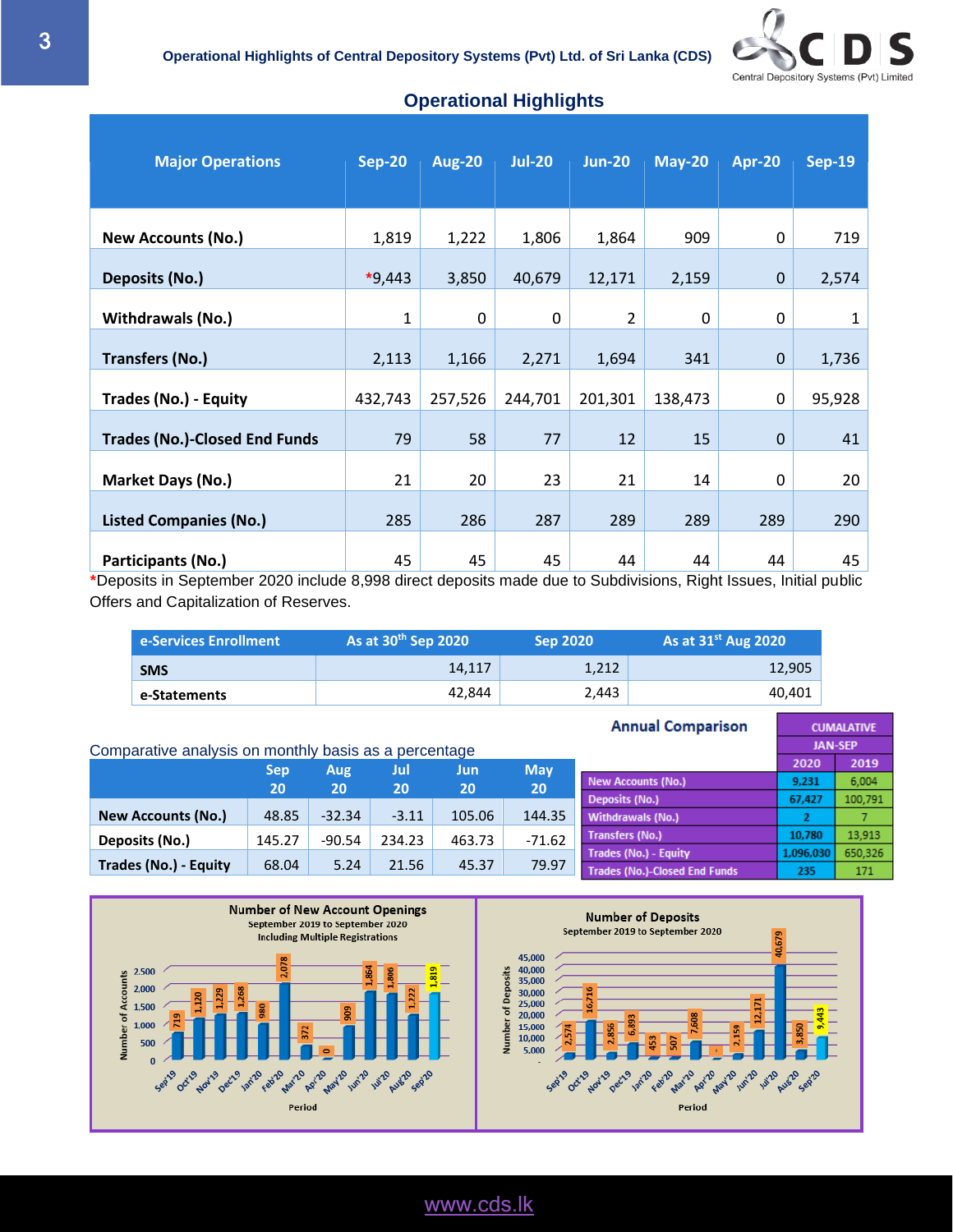

#### **Number of CDS Accounts by Investor Category**

|                                                                         | Sep-20  | <b>Aug-20</b> | <b>Jul-20</b> | $Jun-20$ | $Mav-20$ | Apr-20  | <b>Sep-19</b> |
|-------------------------------------------------------------------------|---------|---------------|---------------|----------|----------|---------|---------------|
| Local Individuals (No.)                                                 | 621,854 | 620,689       | 619,796       | 618,546  | 617,187  | 616,544 | 611,928       |
| Foreign Individuals (No.)                                               | 4,819   | 4,814         | 4,804         | 4,802    | 4,798    | 4,794   | 4,746         |
| <b>Local Companies (No.)</b>                                            | 10,554  | 10,521        | 10,506        | 10,465   | 10.423   | 10,405  | 10,202        |
| <b>Foreign Companies (No.)</b>                                          | 5,661   | 5,658         | 5,654         | 5,638    | 5,618    | 5,612   | 5,554         |
| <b>Total</b><br><b>Excluding Multiple Registrations</b>                 | 642,888 | 641,682       | 640,760       | 639,451  | 638,026  | 637,355 | 632,430       |
| <b>Total De-Mat Accounts</b><br><b>Including Multiple Registrations</b> | 846,108 | 844.288       | 843,066       | 841,260  | 839,396  | 838,487 | 831,439       |

#### De-Mat Account Categories as a Percentage against Total Registrations Excluding Multiple Registrations (%)

|                                                         | Sep-20 | <b>Aug-20</b> | <b>Jul-20</b> | $Jun-20$ | $M$ ay-20 | <b>Apr-20</b> | $Sep-19$ |
|---------------------------------------------------------|--------|---------------|---------------|----------|-----------|---------------|----------|
| Local Individuals (No.)                                 | 96.73  | 96.73         | 96.73         | 96.73    | 96.73     | 96.73         | 96.76    |
| Foreign Individuals (No.)                               | 0.75   | 0.75          | 0.75          | 0.75     | 0.75      | 0.75          | 0.75     |
| Local Companies (No.)                                   | 1.64   | 1.64          | 1.64          | 1.64     | 1.63      | 1.63          | 1.61     |
| <b>Foreign Companies (No.)</b>                          | 0.88   | 0.88          | 0.88          | 0.88     | 0.88      | 0.88          | 0.88     |
| <b>Total</b><br><b>Excluding Multiple Registrations</b> | 100.00 | 100.00        | 100.00        | 100.00   | 100.00    | 100.00        | 100.00   |

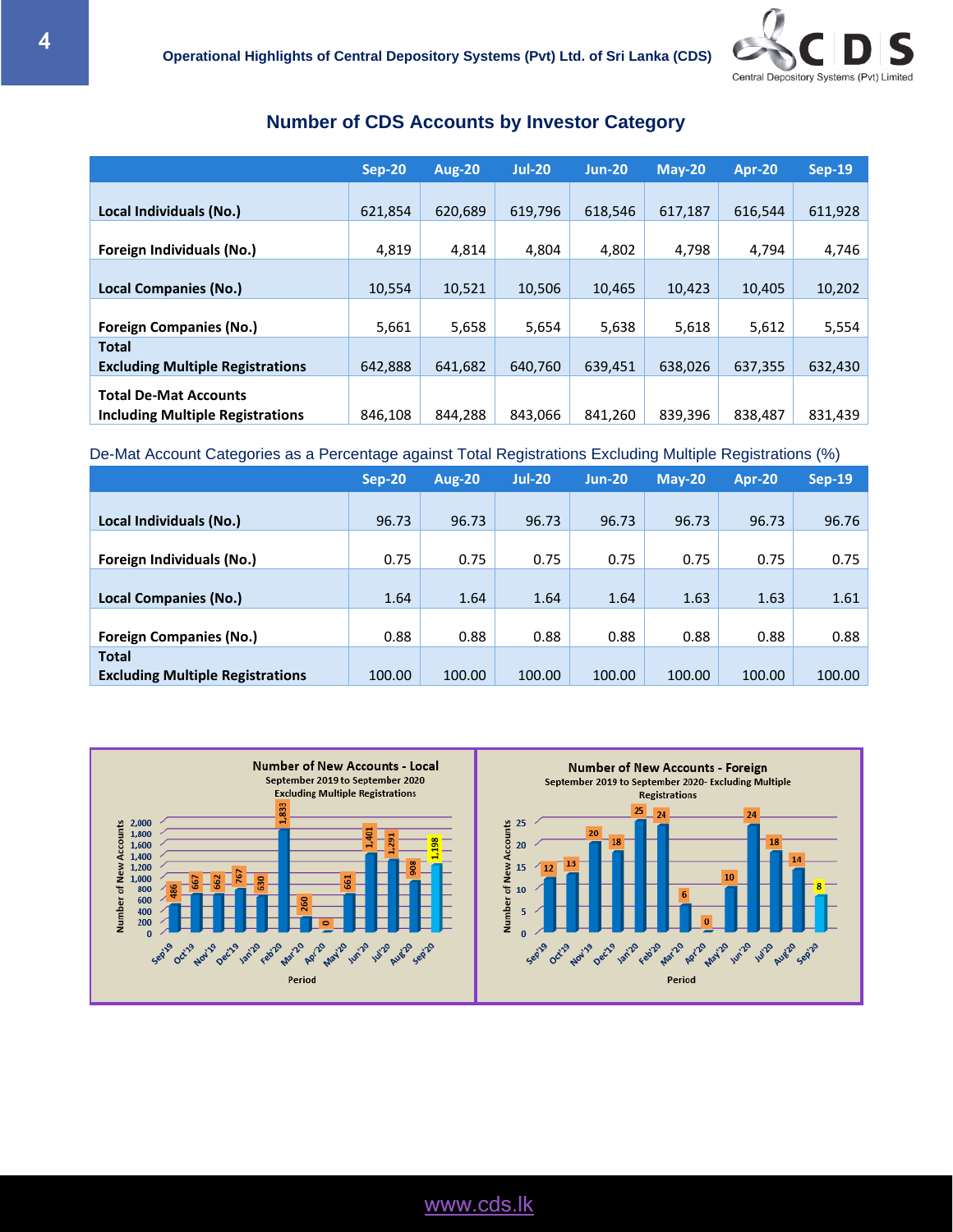

| <b>Securities Held in Custody</b><br>(Nos.) | $Sep-20$        | <b>Aug-20</b>   | <b>Jul-20</b>   | $Jun-20$        | <b>Sep-19</b>  |
|---------------------------------------------|-----------------|-----------------|-----------------|-----------------|----------------|
| <b>Domestic</b>                             | 88,017,970,089  | 87,526,711,226  | 77,233,596,842  | 77,115,533,093  | 71,781,029,151 |
| Foreign                                     | 26,200,521,416  | 26,464,688,593  | 26,427,904,904  | 26,531,807,386  | 26,949,663,215 |
| <b>Total</b>                                | 114,218,491,505 | 113,991,399,819 | 103,661,501,746 | 103,647,340,479 | 98,730,692,366 |

#### **Value & Quantity of the Securities held in the CDS**

| <b>Comparative Analysis on</b><br><b>Fluctuations (Change)</b> | $Sep-20$  | <b>Aug-20</b> | $Jul-20$  |
|----------------------------------------------------------------|-----------|---------------|-----------|
| <b>Domestic</b>                                                | 0.561%    | 13.327%       | 0.153%    |
| Foreign                                                        | $-0.998%$ | 0.139%        | $-0.392%$ |
| <b>Total</b>                                                   | 0.199%    | 9.965%        | 0.014%    |

| <b>Securities Held in Custody</b><br>(Rs.) | $Sep-20$          | <b>Aug-20</b>     | $Jul-20$          | <b>Jun-20</b>     | $Sep-19$          |
|--------------------------------------------|-------------------|-------------------|-------------------|-------------------|-------------------|
| <b>Domestic</b>                            | 2,206,099,647,760 | 1,976,429,246,575 | 1,875,770,676,276 | 1,873,072,341,638 | 2,100,621,831,524 |
| Foreign                                    | 608,607,551,645   | 548,633,189,691   | 532,594,571,253   | 548,871,082,090   | 659,206,501,642   |
| <b>Total</b>                               | 2,814,707,199,405 | 2,525,062,436,266 | 2,408,365,247,530 | 2,421,943,423,727 | 2,759,828,333,166 |

| <b>Comparative Analysis on</b><br><b>Fluctuations (Change)</b> | $Sep-20$ | <b>Aug-20</b> | $Jul-20$  |
|----------------------------------------------------------------|----------|---------------|-----------|
| <b>Domestic</b>                                                | 11.620%  | 5.366%        | 0.144%    |
| Foreign                                                        | 10.932%  | 3.011%        | $-2.965%$ |
| <b>Total</b>                                                   | 11.471%  | 4.845%        | $-0.561%$ |



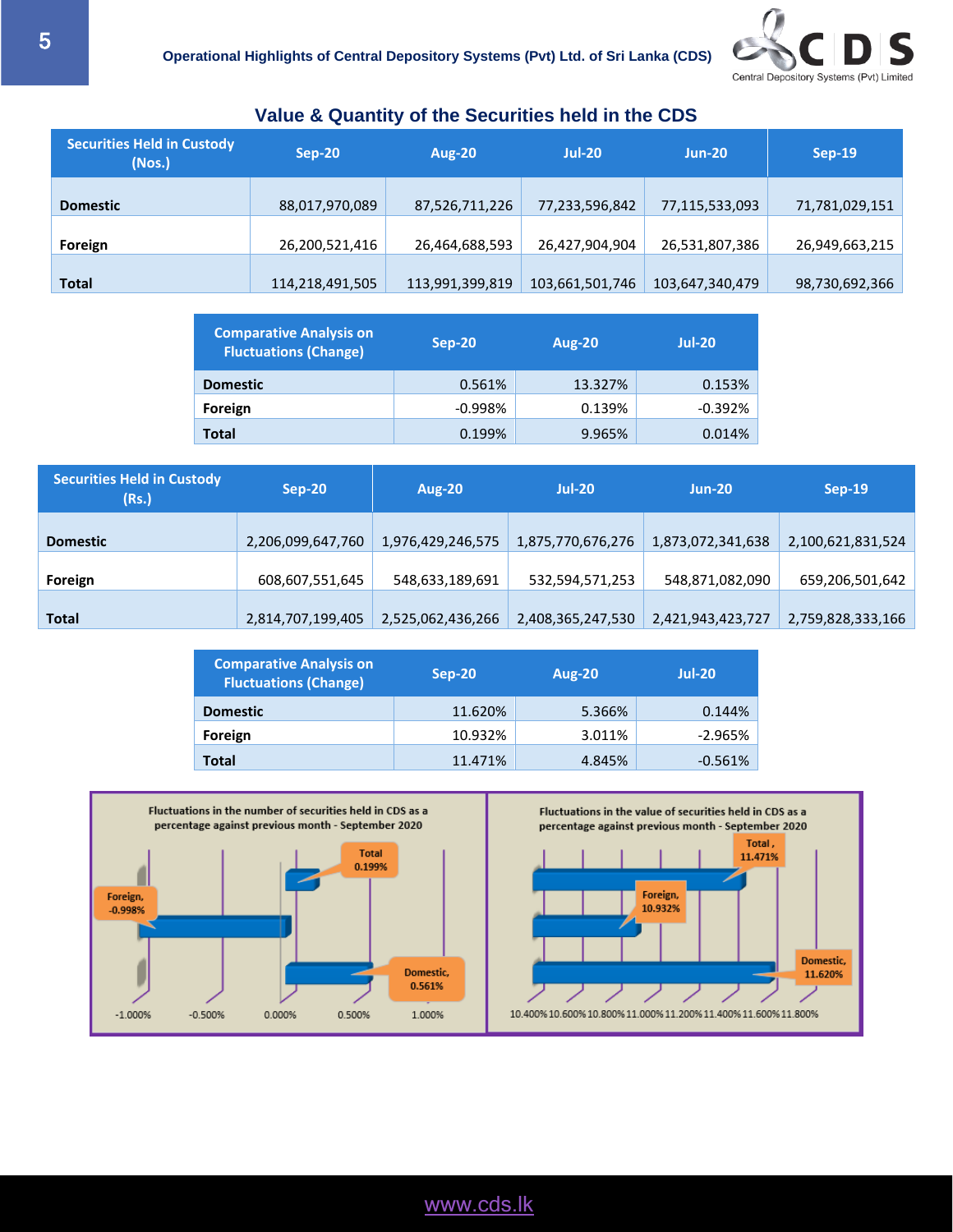

#### **Value & Quantity of the Securities held in the CDS by Investor Category September 2020**

| <b>Investor Category</b>  | <b>Equity Holding</b> | <b>Corporate Debt Holding</b> | <b>Total Holding</b> |
|---------------------------|-----------------------|-------------------------------|----------------------|
| Local Individual          | 18,323,260,865        | 263,488,723                   | 18,586,749,588       |
| <b>Local Company</b>      | 67,005,537,249        | 2,425,683,252                 | 69,431,220,501       |
| <b>Foreign Company</b>    | 23,528,285,336        | 6,402,600                     | 23,534,687,936       |
| <b>Foreign Individual</b> | 2,662,607,967         | 3,225,513                     | 2,665,833,480        |
| <b>Total</b>              | 111,519,691,417       | 2,698,800,088                 | 114,218,491,505      |

| <b>Investor Category</b>  | <b>Equity Value</b>    | <b>Corporate Debt Value</b> | <b>Total Value</b>   |
|---------------------------|------------------------|-----------------------------|----------------------|
|                           |                        |                             |                      |
| Local Individual          | 380, 477, 111, 794. 70 | 26,342,991,816.74           | 406,820,103,611.44   |
| <b>Local Company</b>      | 1,556,422,138,061.20   | 242,857,406,087.56          | 1,799,279,544,148.76 |
|                           |                        |                             |                      |
| <b>Foreign Company</b>    | 562,284,155,454.60     | 630,005,215.16              | 562,914,160,669.76   |
|                           |                        |                             |                      |
| <b>Foreign Individual</b> | 45,367,495,080.00      | 325,895,895.33              | 45,693,390,975.33    |
|                           |                        |                             |                      |
| <b>Total</b>              | 2,544,550,900,390.50   | 270,156,299,014.79          | 2,814,707,199,405.29 |

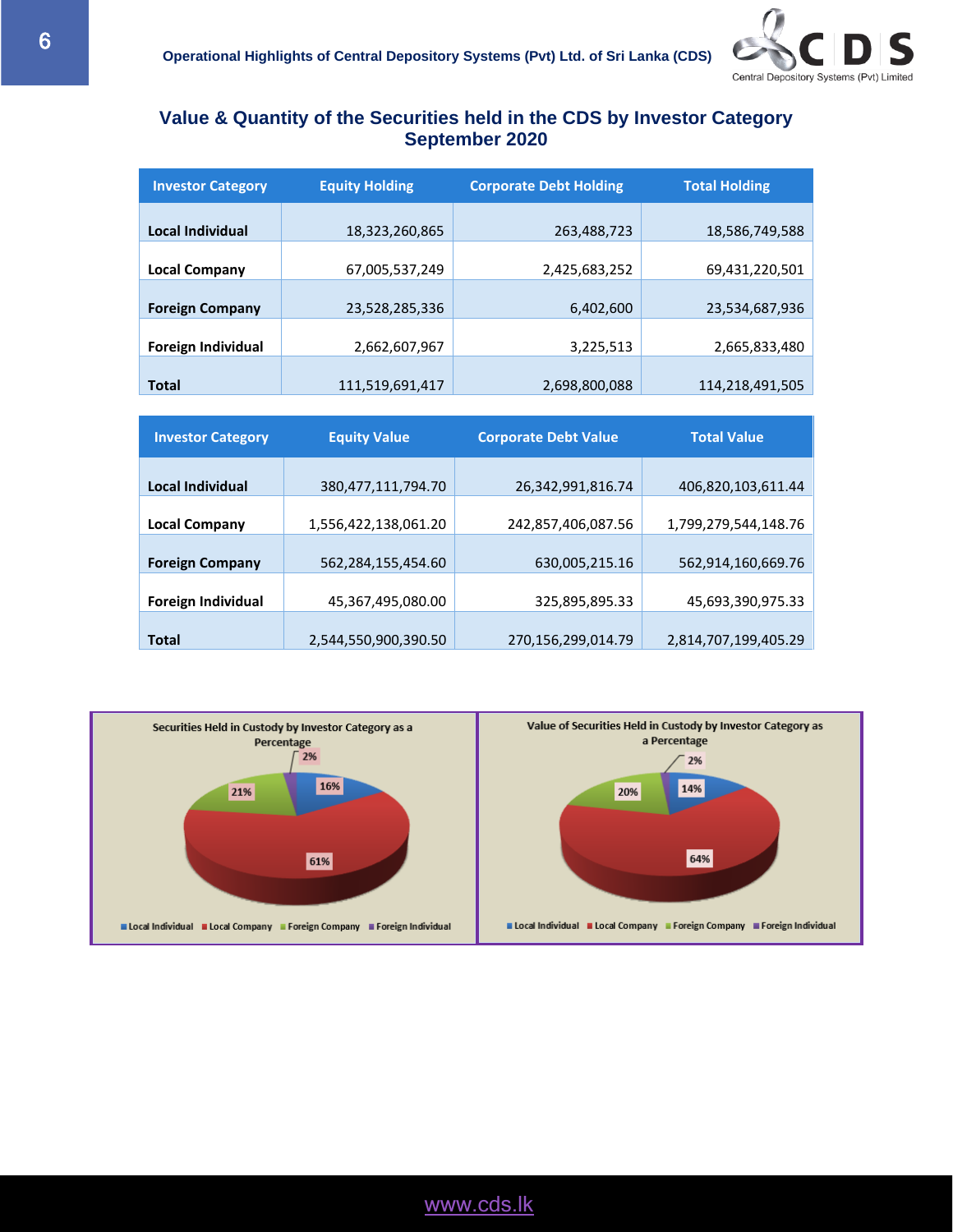Equity

77%

0.357%

### **Holdings Equity Corporate Debt Total Domestic** 85,328,798,114 2,689,171,975 88,017,970,089 **Foreign** 26,190,893,303 9,628,113 26,200,521,416 **Market Value Equity Corporate Debt Total Domestic** 1,936,899,249,855.90 269,200,397,904.30 2,206,099,647,760.20 **Foreign** 607,651,650,534.60 955,901,110.49 608,607,551,645.09

**Holdings in CDS as at 30 th September 2020**

|                   | <b>Quantity</b> | <b>Market Value (LKR)</b> |
|-------------------|-----------------|---------------------------|
| <b>Equity</b>     | 111,519,691,417 | 2,544,550,900,390.50      |
| <b>Debentures</b> | 2,698,800,088   | 270,156,299,014.79        |



#### De-Mat Percentages of Securities

DE-MAT PERCENTAGE FOR EQUITY 97.1% DE-MAT PERCENTAGE FOR CORPORATE DEBT 99.8%